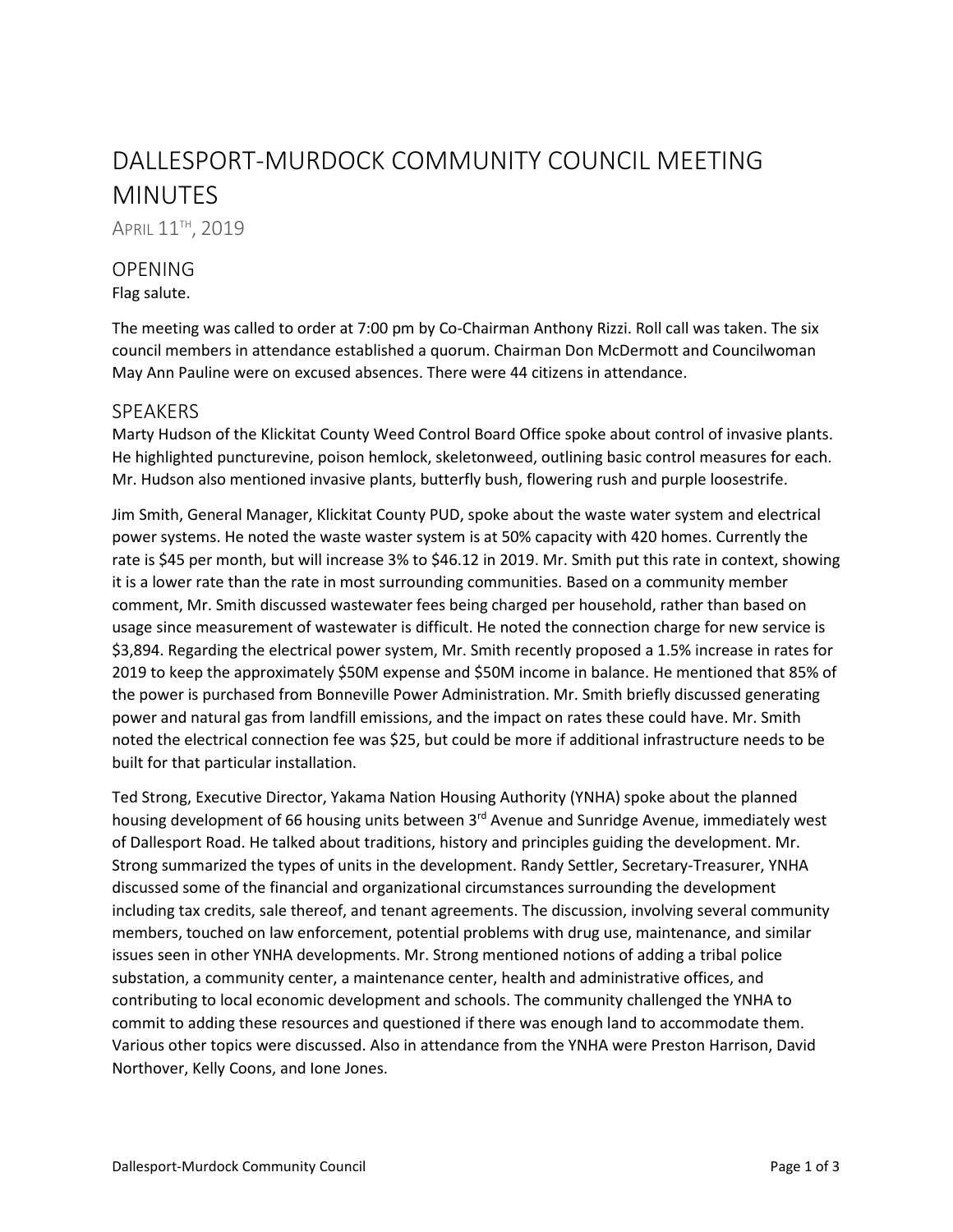## SECRETARY

Co-Chairman Rizzi brought to the Council's attention the draft minutes from the Council meeting on March 14<sup>th</sup>, 2019. Secretary Hotchkiss proposed an edit to correct Mr. Coons' title to "Project Manager."

A motion was made to accept the minutes as corrected. The motioned was seconded and passed.

### CORRESPONDANCE

No correspondence was presented.

## TREASURER'S REPORT

Treasurer Swing summarized the most recent Treasurer's report, noting the month ending March balance of \$3,478.28 and summarizing recent bills.

#### PUBLIC RELATIONS

Discussion of public relations was deferred to the next Council meeting.

## LYLE SCHOOL DISTRICT

The Council briefly discussed the legal and financial circumstances surrounding a proposal by Sagetech Corporation to purchase the Dallesport School Property from the Lyle School District. The Council noted pending appraisals and another hearing that will take place in the near future before the sale is to be finalized.

#### WATER DISTRICT

Councilman WJ Morris made a motion to defer discussion of the Dallesport Water District to the next Council meeting, the motion was seconded and carried.

#### BYLAW COMMITTEE

The Council noted the Bylaw committee will meet in the near future.

#### FUTURE SPEAKERS

Co-Chairman Rizzi noted the future speakers included the Port Authority and Marty Hudson of the Klickitat County Weed Control Board Office.

A member of the community in attendance asked that YNHA speakers be invited back periodically to keep the community apprised of the development and keep communication open.

The potential for having Frank Hewey of Klickitat County Code Compliance speak at a future meeting was discussed. Councilman Morris agreed to call Mr. Hewey.

The potential for Rita Pinchot of Klickitat-Lyle Against Substance Abuse Coalition (KLASAC) to speak at a future meeting was discussed. Co-Chairman Rizzi agreed to call Mrs. Pinchot.

#### NEW BUSINESS

Councilman Morris spoke about the responsibility of the community to hold developers including the YNHA accountable to county, state and federal laws, and developers' responsibility to address issues raised in the process. He briefed the council on several errors found in the YNHA development SEPA (SEPA2019-06).